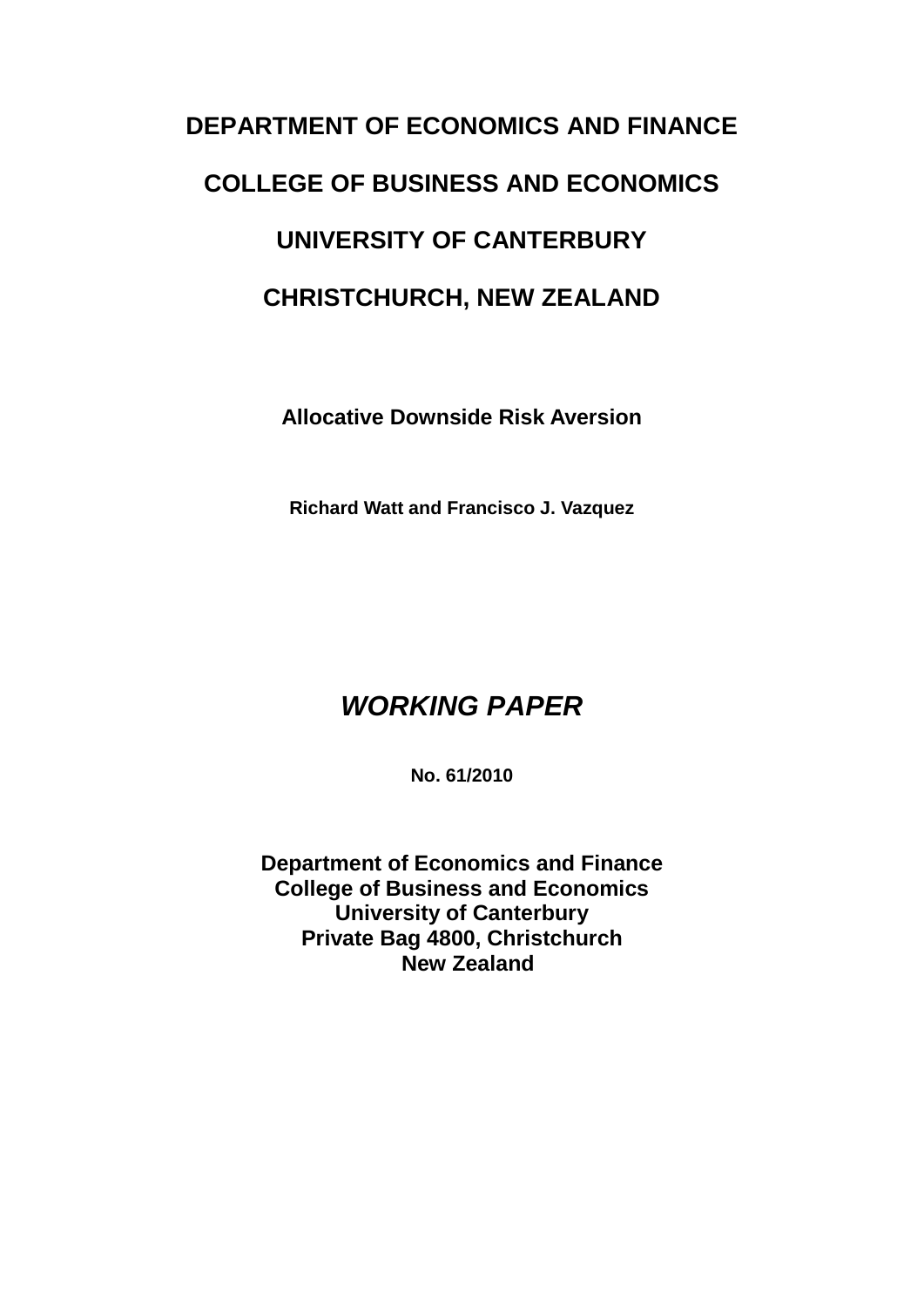## Allocative Downside Risk Aversion

Richard Watt (University of Canterbury)<sup>∗</sup> Francisco J. Vazquez (Universidad Autonoma de Madrid)

May 14, 2010

#### Abstract

Traditionally, downside risk aversion is the study of the placement of a pure risk (a secondary risk) on either the upside or the downside of a primary two-state risk. When the decision maker prefers to have the secondary risk placed on the upside rather than the downside of the primary lottery, he is said to display downside risk aversion. The literature on the intensity of downside risk aversion has been clear on the point that greater prudence is not equivalent to greater downside risk aversion, although the two concepts are linked. In the present paper we present a new, and we argue equally natural, concept of the downside risk aversion of a decision maker, namely the fraction of a zero mean risk that the decision maker would optimally place on the upside. We then consider how this measure can be used to identify the intensity of downside risk aversion. Specifically, we show that greater downside risk aversion in our model can be accurately measured by a relationship that is very similar to, although somewhat stronger than, greater prudence.

JEL: D8

Keywords: risk aversion, prudence, downside risk

<sup>∗</sup>Corresponding author. richard.watt@canterbury.ac.nz; tel. (+64) 0210403497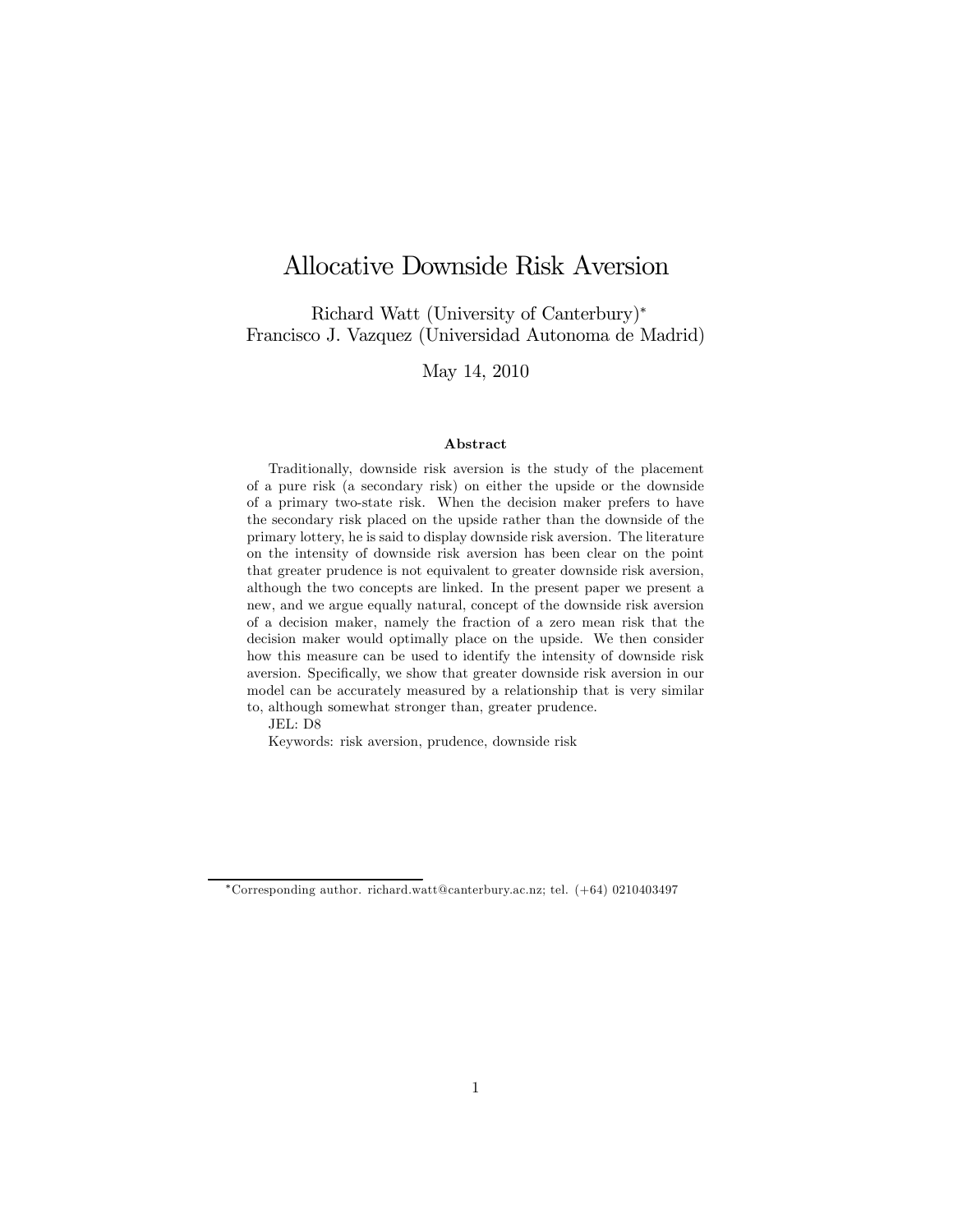## Allocative Downside Risk Aversion

### 1 Introducion

Downside risk aversion (DSRA) has now become a standard inclusion in the literature of the study of choice under risk. It is, therefore, natural that a measure of the intensity of downside risk aversion be known. This has proved to be a rather more difficult task than would be expected, and more than one measure has been suggested. Concretely, two measures of local downside risk aversion can be found in the literature - the ratio of third to first derivates of utility (see for example, Modica and Scarsini 2005, and Crainich and Eeckhoudt 2007), and the "Schwartzian derivative" (see, for example, Keenan and Snow 2002, 2009a and 2009b).<sup>1</sup> Globally, Keenan and Snow (2009b) show that the intensity of downside risk aversion is found by a positive third derivative of the function that transforms one utility function (the less downside risk averse one) into another (the more downside risk averse one).

In the present paper we reconsider the issue of a measure of downside risk aversion, and we provide a new concept of how we can understand what downside risk aversion is. We argue that this new definition is equally natural as that which is currently in use. Then we consider some comparative statics of this new definition of downside risk aversion, and above all we consider how utility functions can be ranked according to the new definition of intensity of downside risk aversion. Concretely, we find that intensity can be reliably measured by a concept that is very similar to prudence.

### 2 Traditional downside risk aversion

Traditionally, the literature on DSRA starts with a comparison of two lotteries, each of which contains two independent risks. In both lotteries, the decision maker faces a first risk which is a one-half chance of the loss of  $x_2$  and a onehalf chance of a gain of  $x_1$ , where  $x_i \geq 0$   $i = 1, 2$ , and  $x_i > 0$  for at least one  $i = 1, 2<sup>2</sup>$  We denote this as the "x risk", or the "primary risk". Then, a second lottery, defined by a random variable  $\tilde{y}$ , which is characterized by having zero mean  $E\tilde{y} = 0$  and postive variance (we denote this second risk as the " $\tilde{y}$  risk", or the "secondary risk"), is placed either on the "upside" or the "downside" of the first risk. That is, the decision maker is asked to rank the two following  $e$ xpected utility measures<sup>3</sup>:

<sup>&</sup>lt;sup>1</sup> Although Menezes et al.  $(1980)$  identifyed prudence as aversion to downside risk, prudence cannot be shown to measure the intensity of downside risk aversion. In fact, since the ratio of third to first derivatives of utility is the product of prudence and risk aversion, the Crainich and Eeckhoudt measure uses, implicitly, prudence.

<sup>&</sup>lt;sup>2</sup>In several studies,  $x_1$  is set at 0. Really, this restriction is not needed - all that is required is that the lottery has an upside and a downside.

<sup>&</sup>lt;sup>3</sup>Here, *u* represents a strictly increasing and concave Von Neumann-Morgenstern indirect utility function for wealth, and  $w$  is an amount of non-random initial wealth, which is assumed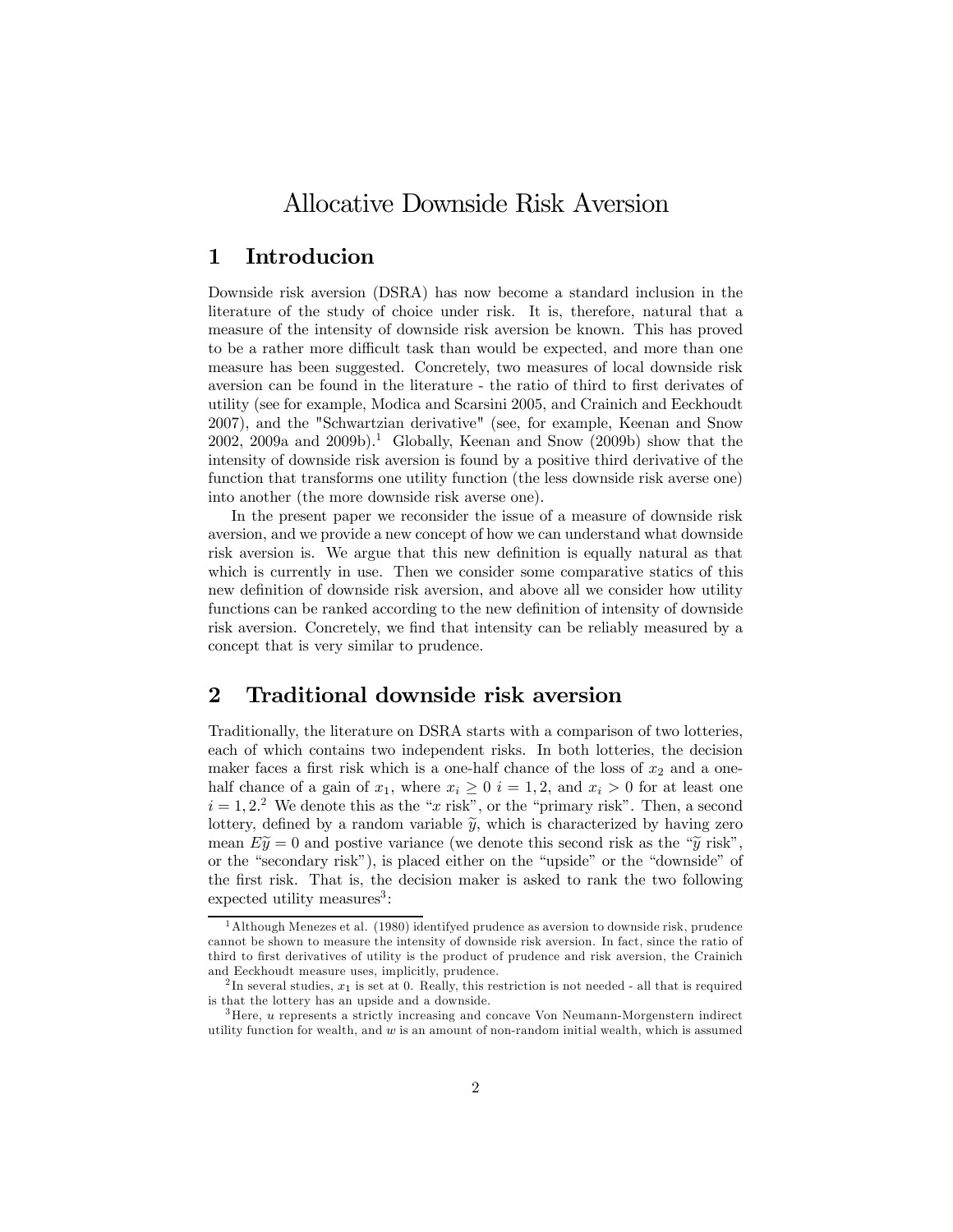- 1.  $\tilde{y}$  is on the upside, giving expected utility of  $\frac{1}{2}Eu(w+x_1+\tilde{y})+\frac{1}{2}u(w-x_2)$ .
- 2.  $\tilde{y}$  is on the downside, giving expected utility of  $\frac{1}{2}u(w+x_1) + \frac{1}{2}Eu(w-x_2)$  $x_2 + \widetilde{y}$ .

It is not difficult to show that (see Appendix 1), conditional upon marginal utility being convex (i.e.  $u''' > 0$ ), then the expected utility of having  $\tilde{y}$  on the upside is always greater than the expected utility of having it on the downside. That is

$$
u''' > 0 \Rightarrow \frac{1}{2}Eu(w+x_1+\tilde{y}) + \frac{1}{2}u(w-x_2) > \frac{1}{2}u(w+x_1) + \frac{1}{2}Eu(w-x_2+\tilde{y}).
$$
 (1)

A decision maker displaying such preferences is then characterized as suffering downside risk aversion.

In order to measure the intensity of downside risk aversion in terms of the shape of the utility function  $u$ , the traditional strategy has been to define a concept that is akin to a risk premium, such that the inequality in (1) is replaced by an equality. This, for example is the methodology adopted by Crainich and Eeckhoudt (2007). Imagine that the secondary risk was intially placed on the downside, and that the decision maker is compensated by a sure-thing payment of, say,  $m$ , in the good state such that the decision maker is indifferent to the lottery in which the zero mean risk is placed on the upside. That is,  $m$  must satisfy

$$
\frac{1}{2}Eu(w+x_1+\widetilde{y}) + \frac{1}{2}u(w-x_2) = \frac{1}{2}u(w+x_1+m) + \frac{1}{2}Eu(w-x_2+\widetilde{y}).
$$
 (2)

Using a second-order Taylor expansion, Crainich and Eeckhoudt (2007) show that m can be expressed as a function of  $\frac{u'''}{u'}$ , and therefore  $\frac{u'''}{u'}$  can be taken as being a measure of the intensity of downside risk aversion, since the greater is  $\frac{u^{\prime\prime\prime}}{u^{\prime}}$ , the greater would have to be the upside compensation, m, for having the risk located on the downside.4

## 3 A new downside risk aversion methodology: allocative downside risk aversion

Imagine that, instead of looking for a simple preference of where to locate the secondary lottery as above, we ask the following question of our decision maker. Given the choice, what fraction of the zero mean risk would you like to locate on the upside of the primary risk? That is, we allow our decision maker to locate a

to be greater than or equal to 0.

<sup>4</sup>There is, actually, a dificulty with the Crainich and Eeckhoudt approach. Concretely, although the left-hand-side of (1) is greater than its right-hand-side, and introducing the compensation  $m$  we can increase the value of the right-hand-side, it is not clear that the the equality that we search for can ever be achieved. That is, there is no guarantee that there actually exists an  $m$  that satisfies (2). In fact, it can be shown that it is generally true that there is no universal solution. This issue, however, will not be addressed in the current paper.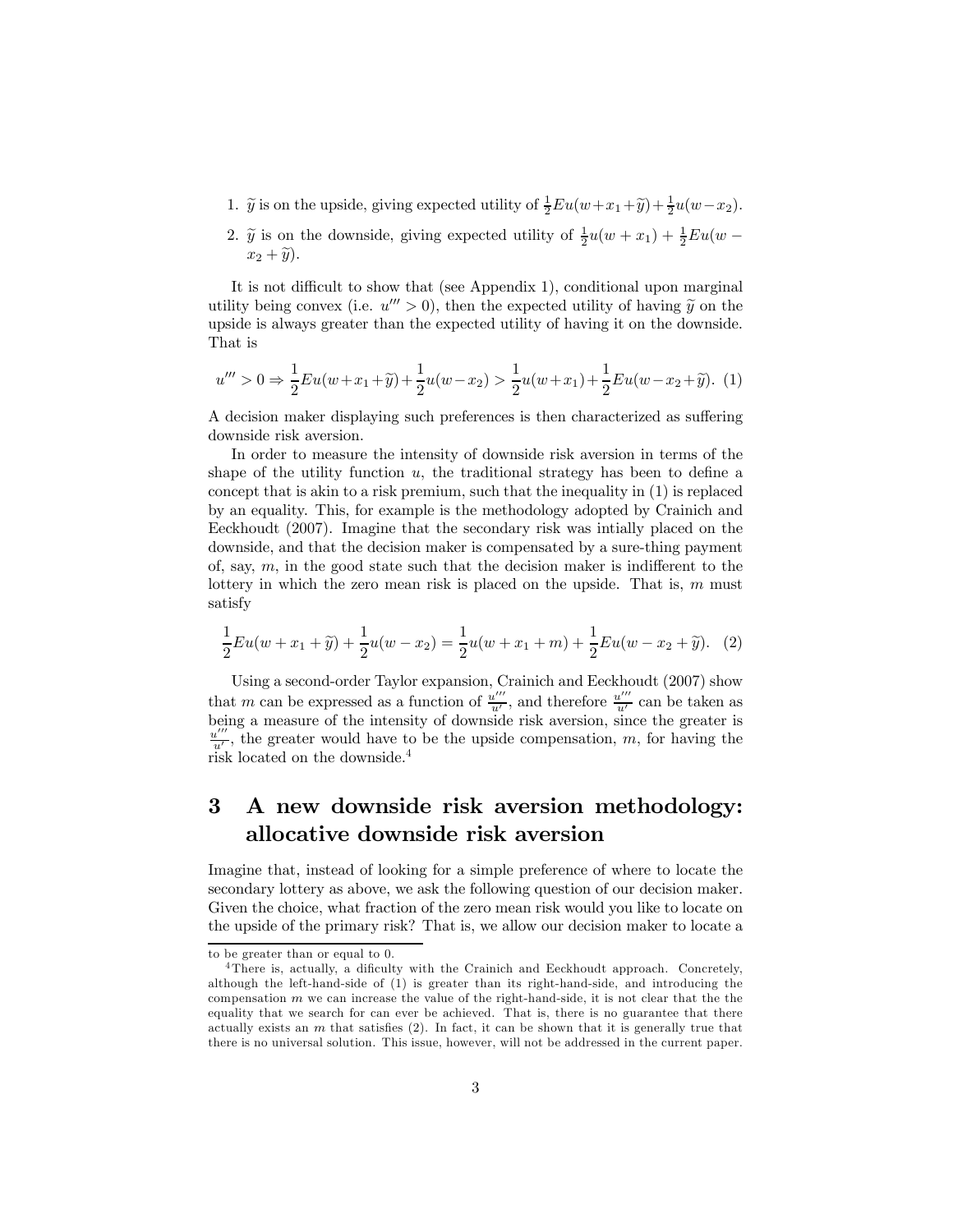fraction  $\lambda$  of  $\tilde{y}$  on the upside, and thus a fraction  $(1 - \lambda)$  on the downside, and then ask what is the optimal value of  $\lambda$ ?

To study this choice, we define the indirect utility function

$$
U(\lambda) = \frac{1}{2}Eu(w_1 + \lambda \widetilde{y}) + \frac{1}{2}Eu(w_2 + (1 - \lambda)\widetilde{y})
$$
  
= 
$$
\frac{1}{2}[Eu(w_1 + \lambda \widetilde{y}) + Eu(w_2 + (1 - \lambda)\widetilde{y})]
$$

where  $w_1 = w + x_1$  and  $w_2 = w - x_2$ , so that  $w_1 > w_2$ .

The first-order condition for an optimal choice of  $\lambda$  is

$$
U'(\lambda^*) = 0 \Longrightarrow \frac{1}{2} \left[ Eu'(w_1 + \lambda^* \widetilde{y})\widetilde{y} - Eu'(w_2 + (1 - \lambda^*)\widetilde{y})\widetilde{y} \right] = 0
$$

The second order condition,  $U''(\lambda^*) < 0$  is satisfied by concavity of u.

Note that the first-order condition can be expressed as

$$
\lambda^* \leftarrow Eu'(w_1 + \lambda^* \widetilde{y})\widetilde{y} - Eu'(w_2 + (1 - \lambda^*)\widetilde{y})\widetilde{y} = 0
$$

Define  $G(\lambda) \equiv Eu'(w_1 + \lambda^* \tilde{y})\tilde{y} - Eu'(w_2 + (1 - \lambda^*)\tilde{y})\tilde{y}$ . By definition, we now have  $G(\lambda^*)=0$ . Consider  $G(0)$ ;

$$
G(0) = Eu'(w_1)\widetilde{y} - Eu'(w_2 + \widetilde{y})\widetilde{y}
$$
  
=  $u'(w_1)E\widetilde{y} - Eu'(w_2 + \widetilde{y})\widetilde{y}$   
=  $-Eu'(w_2 + \widetilde{y})\widetilde{y}$ 

where we have used the fact that  $E\widetilde{y} = 0$ .

Now, from elementary statistics, we know that, for any two random variables  $\tilde{a}$  and b it is true that  $cov(\tilde{a},b) = E\tilde{a}b - E\tilde{a}Eb$ . That is,  $E\tilde{a}b = cov(\tilde{a},b) + E\tilde{a}Eb$ . Given that, we know that

$$
Eu'(w_2 + \widetilde{y})\widetilde{y} = cov(u'(w_2 + \widetilde{y}), \widetilde{y}) + Eu'(w_2 + \widetilde{y})E\widetilde{y}
$$
  
=  $cov(u'(w_2 + \widetilde{y}), \widetilde{y})$ 

where again we have used the fact that  $E\tilde{y} = 0$ .

Under concavity of  $u$ , it must be true that the greater is  $y$ , the smaller is  $u'(w_2 + y)$ , that is,  $cov(u'(w_2 + \tilde{y}), \tilde{y}) < 0$ . Finally, then, we note that  $G(0) = -Eu'(w_2 + \tilde{y})\tilde{y} = -cov(u'(w_2 + \tilde{y}), \tilde{y}) > 0$ . So the slope of the first derivative of the indirect utility function at  $\lambda = 0$  is strictly positive.

Using an identical analysis, it is straight forward to show that  $G(1) < 0$ , that is, the slope of the first derivative of the indirect utility function at  $\lambda = 1$ is strictly negative. Together with the strict concavity of the indirect utility function, we now know that the following is true:

**Lemma 1**  $0 < \lambda^* < 1$ , that is, neither extreme is a solution to the problem.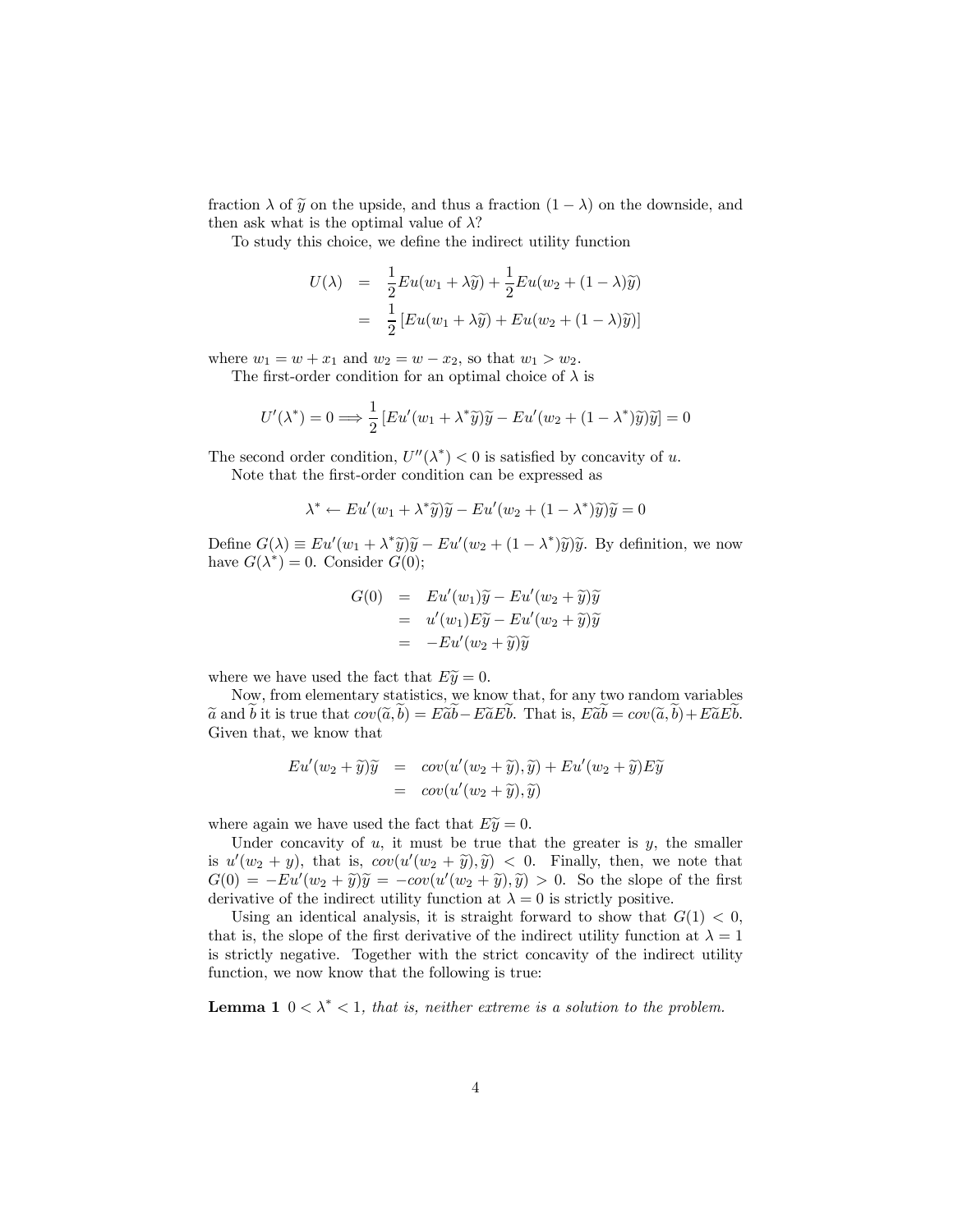Note that this result is due only to concavity of the utility function, not to convexity of marginal utility.

In and of itself, lemma 1 is interesting. It says that moving all of the zeromean risk to the upside of the primary risk is not actually an optimal allocation for the decision maker. Or in other words, a comparison between having the zero mean risk on either the upside or the downside, as is traditionally done in the downside risk aversion literature, is a comparison of two sub-optimal risk allocations.

In what follows, the following lemma will be useful on several occasions:

**Lemma 2** Let  $h(w + \lambda y)$  be an increasing (resp. decreasing) function, with  $w >$ 0 and  $\lambda > 0$ , and let  $\widetilde{y}$  be a zero mean random variable. Then  $Eh(w + \lambda \widetilde{y})\widetilde{y} > 0$  $(resp. < 0).$ 

**Proof.** We prove here the case of h increasing. For any  $y < 0$  it is true that  $h(w + \lambda y) < h(w)$ , and for any  $y > 0$  it is true that  $h(w + \lambda y) > h(w)$ . But then,

$$
\forall y \quad < \quad 0 \quad h(w + \lambda y)y > h(w)y
$$
\n
$$
\forall y \quad > \quad 0 \quad h(w + \lambda y)y > h(w)y
$$

Thus, we have  $\forall y \ h(w + \lambda y)y \geq h(w)y$ , with equalty only when  $y = 0$ . Given that, take expectations over  $\tilde{y}$ , to get  $Eh(w + \lambda \tilde{y})\tilde{y} > h(w)E\tilde{y} = 0$ . The case of h decreasing is proved in an analogous manner.  $\blacksquare$ 

We now state and prove the following theorem:

Theorem 1 Assuming that the decision maker suffers from downside risk aversion (that is, marginal utility is convex), the optimal risk allocation is characterized by  $\lambda^* > \frac{1}{2}$ , that is, more than half of the zero mean risk is held on the upside.

**Proof.** We only need to prove that  $G\left(\frac{1}{2}\right) > 0$ . That is, we need to show that  $Eu'(w_1 + \frac{1}{2}\tilde{y})\tilde{y} - Eu'(w_2 + \frac{1}{2}\tilde{y})\tilde{y} > 0$ , i.e. that  $Eu'(w_1 + \frac{1}{2}\tilde{y})\tilde{y} > Eu'(w_2 + \frac{1}{2}\tilde{y})\tilde{y}$ . Consider how the function  $Eu'(w + \frac{1}{2}\tilde{y})\tilde{y}$  changes with w. The derivative with respect to w is  $Eu''(w + \frac{1}{2}\tilde{y})\tilde{y}$ . Since we are assuming that marginal utility is convex, we must have  $u''' > 0$ , that is,  $u''$  is an increasing function. Thus, from Lemma 2,  $Eu''(w+\frac{1}{2}\tilde{y})\tilde{y} > 0$ , or in short,  $Eu'(w+\frac{1}{2}\tilde{y})\tilde{y}$  is an increasing function<br>of w. Thus  $Eu'(w_1+\frac{1}{2}\tilde{y})\tilde{y} > Eu'(w_2+\frac{1}{2}\tilde{y})\tilde{y}$  which was what was required to be shown.

This theorem provides us with a new definition of downside risk aversion; if the optimal choice of risk allocation is to place more than half of the zero mean risk on the upside of the other risk, then the decision maker displays downside risk aversion. In order to differentiate with the traditional measure of downside risk aversion, and to highlight the fact that our measure of downside risk aversion is founded upon an optimal risk allocation, we define "allocative" downside risk aversion: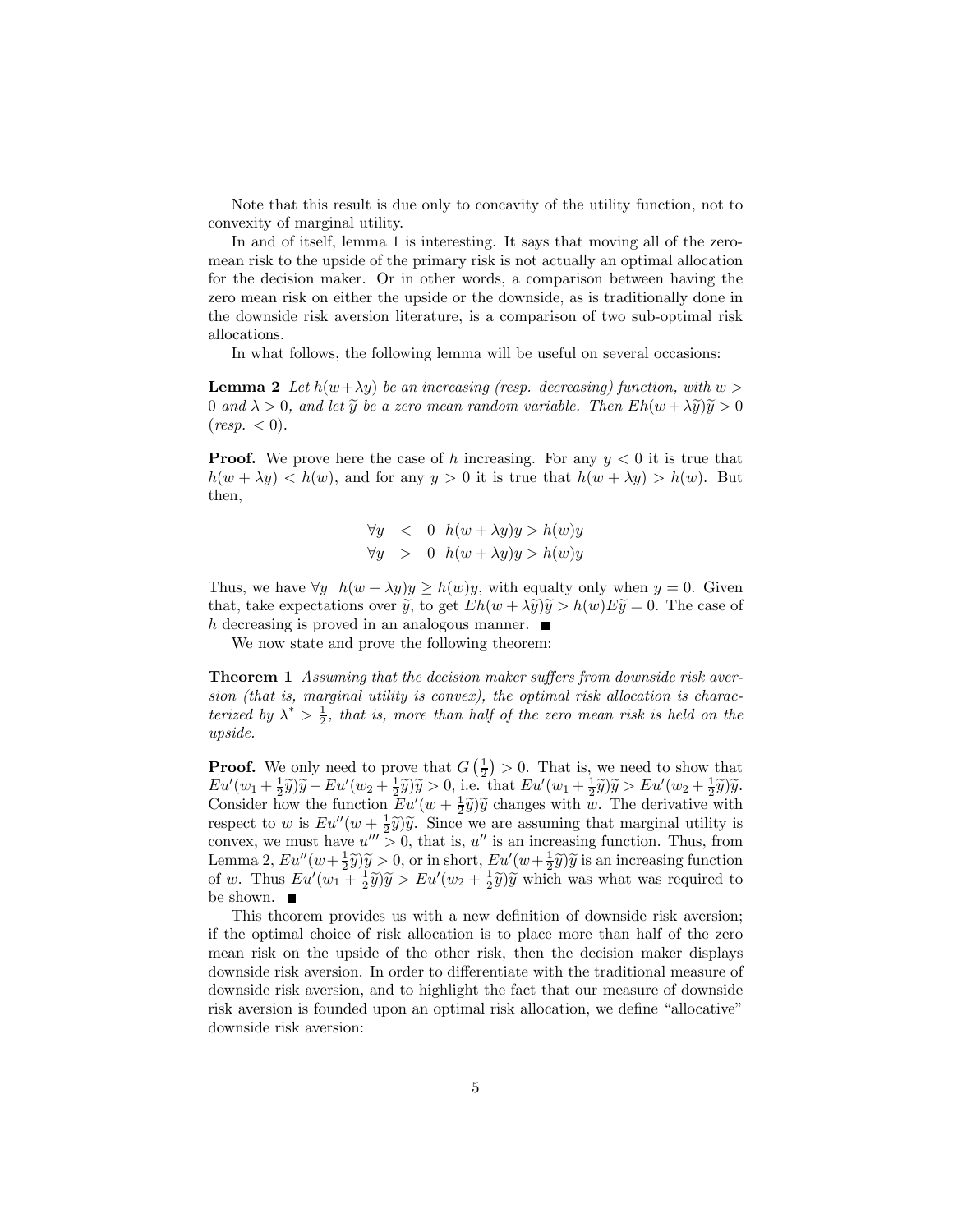**Definition 1** If  $\lambda^* > \frac{1}{2}$ , the decision maker displays allocative downside risk aversion.

It also seems natural to say that the greater is  $\lambda^*$ , i.e. the more of the zero mean risk the decision maker would like to place on the upside, the greater is the intensity of allocative downside risk aversion that this decision maker displays. Indeed, we will also define

**Definition 2** If  $\lambda_a^* > \lambda_b^* > \frac{1}{2}$ , then decision maker "a" displays greater allocative downside risk aversion than does individual "b".

#### 4 Comparative statics

In this section we will discuss some comparative statics issues. Firstly, we will show how  $\lambda^*$  changes with the parameters of the other risk, that is,  $x_1$  and  $x_2$ . Secondly, we will consider the relationship between  $\lambda^*$  and the characteristics of the utility function. Throughout we retain the assumption that marginal utility is convex (i.e.  $u''' > 0$ ) in order that the decision maker is indeed downside risk averse.

**Theorem 2** An increase in either  $x_1$  or  $x_2$  leads to a greater optimal value of λ.

Proof. From the implicit function theorem, and the fact that the second derivative of the objective function is negative from the second order condition, the sign of  $\frac{\partial \lambda^*}{\partial x_1}$  is the same as the sign of  $\frac{\partial G}{\partial x_1}$ , where  $G(\lambda) \equiv Eu'(w + x_1 + \lambda^* \tilde{y})\tilde{y} - Eu'(w - x_2 + (1 - \lambda^*)\tilde{y})\tilde{y}$ . Carrying out the implied derivative yields

$$
\frac{\partial G}{\partial x_1} = Eu''(w + x_1 + \lambda^* \widetilde{y})\widetilde{y}
$$

However, under the condition that marginal utility is convex,  $u''$  is an increasing function, and so from Lemma 2  $Eu''(w+x_1+\lambda^*\tilde{y})\tilde{y} > 0$ . Thus, we have  $\frac{\partial \lambda^*}{\partial x_1} > 0$ . The proof of  $\frac{\partial \lambda^*}{\partial x_2} > 0$  is done in an analogous manner.

This theorem points to an interesting aspect of downside risk aversion. When the primary risk (the  $x$  risk) becomes more risky,<sup>5</sup> then the optimal allocative response is to place a greater part of the secondary risk (that defined by  $\tilde{y}$ ) on the upside. That is, a riskier  $x$  lottery leads to greater allocative downside risk aversion. This result can be related to the concept of temperance under a background risk (see Gollier and Pratt, 1996), and it shows that allocative downside risk aversion is aggrevated by an increase in the primary risk.

Secondly, what happens to the optimal risk allocation as the size of risk-free wealth,  $w$ , increases? As it happens, we can sign this effect only under a dubious assumption on the higher order derivatives of utility. Concretely, we have the following result:

<sup>&</sup>lt;sup>5</sup>The x risk becomes more risky when  $x_1 - x_2$  increases, which occurs if either  $x_1$  or  $x_2$ increases. Since the probability of each  $x_i$  is set at one-half, it is not possible to alter the riskiness of the x lottery by changing its probabilities.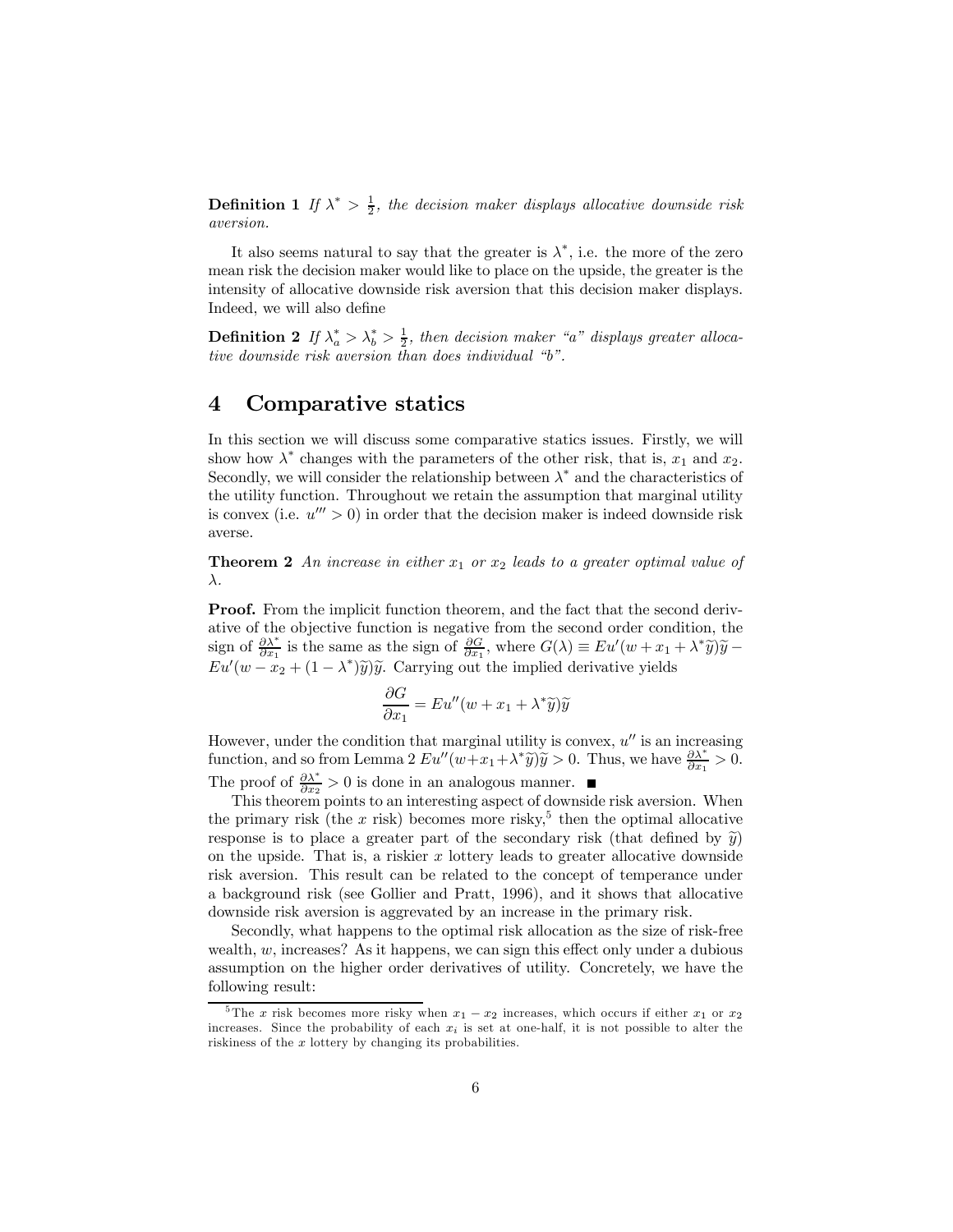**Theorem 3** If  $u''''(z) > 0$ , then  $\lambda^*$  increases with w.

Proof. From the implicit function theorem, and the first-order condition for  $\lambda^*$ , and recalling that  $w_1 = w + x_1 > w_2 = w - x_2$ , we have

$$
\operatorname{sign} \frac{\partial \lambda^*}{\partial w} = \operatorname{sign} \left[ E u''(w_1 + \lambda^* \widetilde{y}) \widetilde{y} - E u''(w_2 + (1 - \lambda^*) \widetilde{y}) \widetilde{y} \right]
$$

Define  $G(\lambda) \equiv E u''(w_1 + \lambda \tilde{y})\tilde{y} - E u''(w_2 + (1-\lambda)\tilde{y})\tilde{y}$ , so that the expression on the right-hand-side is just  $G(\lambda^*)$ . At  $\lambda = 1$ , we get  $G(1) = E u''(w_1 + \tilde{y}) \tilde{y} >$ 0, where the sign is given by lemma 2 and the fact that  $u''$  is an increasing function. Secondly, at  $\lambda = \frac{1}{2}$ , we get  $G(\frac{1}{2}) = Eu''(w_1 + \frac{1}{2}\tilde{y})\tilde{y} - Eu''(w_2 + \frac{1}{2}\tilde{y})\tilde{y}$ .<br>However, consider  $H(z) = Eu''(z + \frac{1}{2}\tilde{y})\tilde{y}$ . We have  $H'(z) = Eu'''(z + \frac{1}{2}\tilde{y})\tilde{y}$ . In order to sign this, we need to know if  $u^{\prime\prime\prime}$  is increasing or decreasing, and then we can use Lemma 2. Concretely, if  $u^{\prime\prime\prime}$  is increasing (i.e.  $u^{\prime\prime\prime\prime} > 0$ ), then  $H'(z) = Eu'''(z + \frac{1}{2}\tilde{y})\tilde{y} > 0$ , and  $G(z)$  would be an increasing function of z. In this case (since  $w_1 > w_2$ ), we would have  $Eu''(w_1 + \frac{1}{2}\tilde{y})\tilde{y} - Eu''(w_2 + \frac{1}{2}\tilde{y})\tilde{y} > 0$ . Given that, in the case of  $u'''' > 0$ , it would be true that  $G(\lambda) > 0$  for all  $\lambda$  between one-half and one, if  $G(\lambda)$  were a monotone function. But since  $G'(\lambda) = Eu'''(w_1 + \lambda \tilde{y})\tilde{y}^2 + Eu'''(w_2 + (1 - \lambda)\tilde{y})\tilde{y}^2 > 0$ , it turns out that G is indeed monotone (increasing, in fact), and so in this case we would have  $G(\lambda^*) > 0$ , and correspondingly  $\frac{\partial \lambda^*}{\partial w} > 0$ .

A similar result applies if we consider the effect of an increase in the size of the risk  $\tilde{y}$ . To do so, set  $\tilde{y} = k\tilde{s}$ , with  $k > 0$ . Then an increase in k corresponds to an increase in the size of the risk  $\tilde{y}$ .

**Theorem 4** If  $u'''' > 0$ , then  $\lambda^*$  increases with k.

Proof. From the implicit function theorem, and the first-order condition for  $\lambda^*$ , we have

$$
\operatorname{sign} \frac{\partial \lambda^*}{\partial k} = \operatorname{sign} \left[ E u''(w_1 + \lambda^* k \widetilde{s}) \lambda^* k \widetilde{s} - E u''(w_2 + (1 - \lambda^*) k \widetilde{s}) (1 - \lambda^*) k \widetilde{s} \right]
$$

Now define  $G(\lambda) \equiv E u''(w_1 + \lambda k \tilde{s}) \lambda k \tilde{s} - E u''(w_2 + (1 - \lambda)k \tilde{s}) (1 - \lambda) k \tilde{s}$ , so that the expression on the right-hand-side is just  $G(\lambda^*)$ . At  $\lambda = 1$ , we get  $G(1) = Eu''(w_1 + k\tilde{s})k\tilde{s} > 0$ , where the sign is given by lemma 2 and the fact that  $u''$  is an increasing function. Secondly, at  $\lambda = \frac{1}{2}$ , we get  $G(\frac{1}{2})$  $Eu''(w_1 + \frac{1}{2}k\tilde{s}) \frac{1}{2}k\tilde{s} - Eu''(w_2 + \frac{1}{2}k\tilde{s}) \frac{1}{2}k\tilde{s}$ . Now consider  $H(z) = Eu''(z + \frac{1}{2}k\tilde{s}) \frac{1}{2}k\tilde{s}$ .<br>We have  $H'(z) = Eu'''(z + \frac{1}{2}k\tilde{s}) \frac{1}{2}k\tilde{s}$ . If  $u'''$  is increasing (i.e.  $u'''' > 0$ ), then  $H'(z) > 0$ , and  $G(z)$  would be an increasing function of z. In this case (since  $w_1 > w_2$ ), we would have  $G(\frac{1}{2}) > 0$ . Given that, in the case of  $u'''' > 0$ , it would be true that  $G(\lambda) > 0$  for all  $\lambda$  between one-half and one, if  $G(\lambda)$  were a monotone function. But since  $G'(\lambda) = Eu'''(w_1 + \lambda k\tilde{s})\lambda(k\tilde{s})^2 + Eu'''(w_2 +$  $(1 - \lambda)\tilde{y}$  $(1 - \lambda)(k\tilde{s})^2 + E u''(w_1 + \lambda k\tilde{s})k\tilde{s} + E u''(w_2 + (1 - \lambda)k\tilde{s})k\tilde{s} > 0$  (where again we have used the fact that  $u''$  is an increasing function and lemma 2) it turns out that  $G$  is indeed monotone (increasing, in fact), and so in this case we would have  $G(\lambda^*) > 0$ , and correspondingly  $\frac{\partial \lambda^*}{\partial k} > 0$ .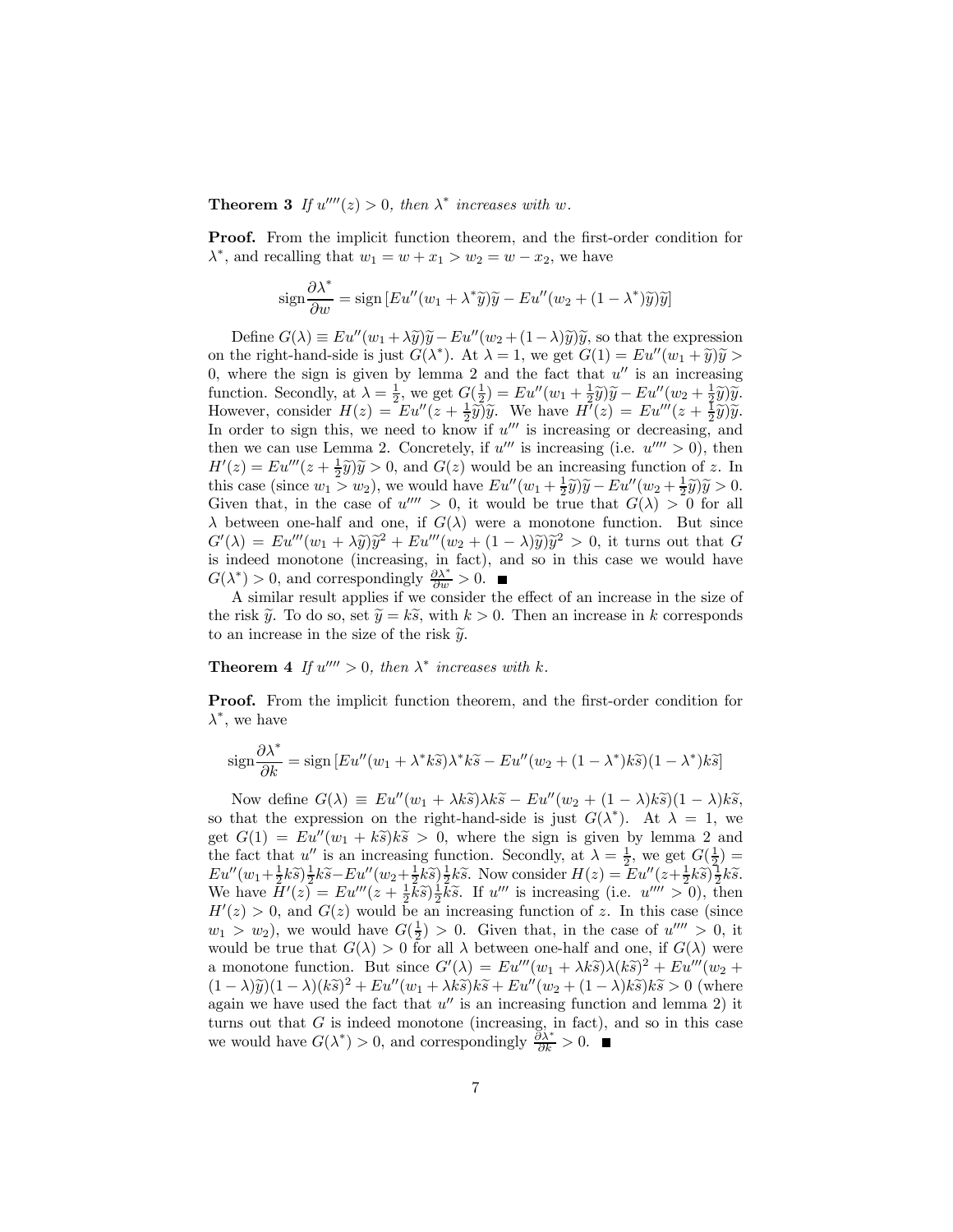The assumption needed to derive a crisp comparative static result for riskfree wealth and the size of the allocatable risk, that the fourth derivative of utility is positive, can be thought to be somewhat dubious. It is more common to see the assumption that the derivatives of utility alternate in sign, with the negatively numbered derivatives (i.e. first, third, etc.) being positive in sign, and the positively numbered derivatives (i.e. second, fourth, etc.) being negative in sign. Concretely, a positive fourth derivative implies that absolute prudence is not necessarily decreasing in wealth, but does not alter the more common assumptions of positive and decreasing absolute risk aversion.

Indeed, it is well known that in order to get an unambiguous wealth effect in ordinarly problems in which a single risk is to be undertaken, one needs to make a non-standard assumption on the third derivative of utility - concretely that it is negative, which would in turn imply that the decision maker would not suffer downside risk aversion. A positive fourth derivative, while certainly not the most comfortable of assumptions, is certainly far less obtrusive than non-standard assumptions on the third derivative.

Finally, we now consider the relationship between allocative downside risk aversion and the shape of the utility function  $u$ , in order to discuss the intensity of allocative downside risk aversion. This is of importance, since in the literature to date two measures of the intensity of downside risk aversion have been proposed. First, we have the product of risk aversion and prudence,  $\left(-\frac{u''}{u'}\right)\left(-\frac{u'''}{u''}\right) = \frac{u'''}{u'}$ , and second we have the Schwartzian derivative,  $u'''/u' - (3/2)(u''/u')^2 = (-u''/u')[-(u'''/u'') - (3/2)(-u''/u')]$ . Positive prudence, which shares the same sufficient condition as does positive downside risk aversion, namely that marginal utility is convex, has also been closely linked by some authors to behavior related to downside risk aversion (see, for example, Menezes et al. (1980), Kimball (1990), and Jindapon and Nielson (2007)), but it is not true that greater prudence is equivalent to greater downside risk aversion in the traditional sense. On the other hand, an increase in  $\frac{u^{\prime\prime\prime}}{u^{\prime}}$  does lead to a greater willingness to accept the secondary risk to the downside rather than having it on the upside, as was shown by Crainich and Eeckhoudt (2007). Both of the accepted measures indicate that we cannot say anything about traditional downside risk aversion without implying the measures of both absolute risk aversion and absolute prudence.

For what follows, define:

**Definition 3**  $u_2$  is "strongly" more prudent than  $u_1$  if, for all w it holds that  $u_2'''(w) \ge u_1'''(w)$  and  $-u_2''(w) \le -u_1''(w)$ , with strict inequality for at least one of the two relationships. If both inequalities are strict, then  $u_2$  is "strictly strongly" more prudent than  $u_1$ .

We have the following result:

**Theorem 5** If we have two utility functions,  $u_1$  and  $u_2$  such that  $u_2$  is strongly more prudent than  $u_1$ , then  $\frac{1}{2} < \lambda_1^* < \lambda_2^* < 1$ . **Proof.** See Appendix 2.  $\blacksquare$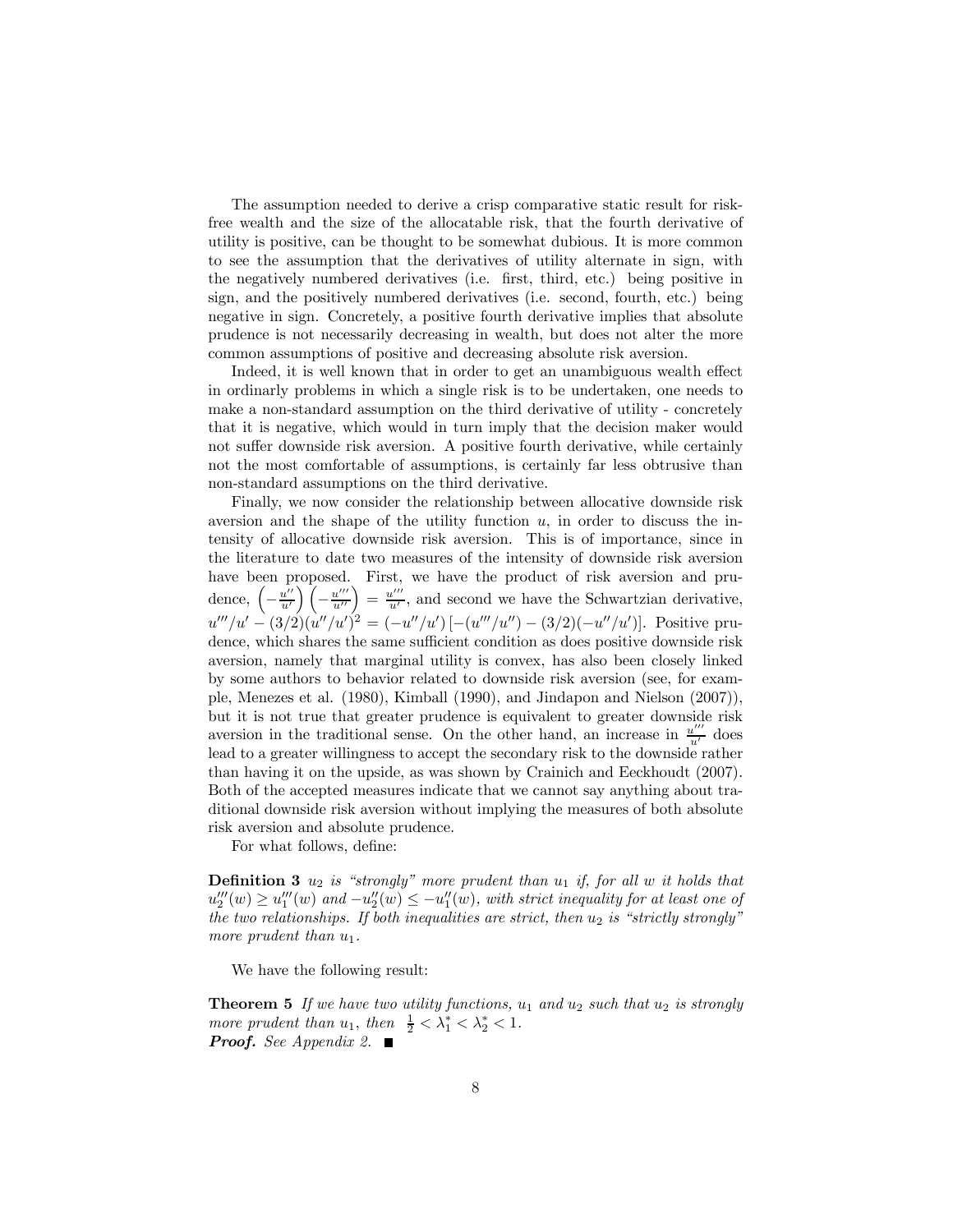Note that this theorem says nothing about how the two utility functions rank in terms of the Eeckhoudt and Crainich measure of intensity of downside risk aversion, or the Swartzian derivative.

#### 5 Conclusion

In this paper we have re-considered the definition and the comparative statics of downside risk aversion. There has been considerable debate concerning the meaning and characterisation of greater downside risk aversion. Here, rather than looking at willingness to pay or to accept (for which we find certain theoretical difficulties regarding existence), we have modelled downside risk aversion as an optimal allocation of a secondary, zero-mean, risk over the states of nature of a primary risk. Using this methodology, we find a natural definition of downside risk aversion as the choice of holding more than one-half of the secondary risk on the upside of the primary risk. We then interpret greater "allocative" downside risk aversion as a greater share of the secondary risk that is held on the upside of the primary lottery.

Is this interpretation of downside risk averison superior to the more traditional methodology in which one considers willingness to pay, or to accept, to locate all of a zero mean risk on one side or the other of a primary binomial risk? We believe so, since it is a general fact that risks can be allocated - over parties, over states of nature, etc. Indeed, the general theory of optimal risk bearing and insurance is founded on such an assumption. Since the traditional downside risk aversion methodology considers a sub-optimal allocation of the allocatable risk, we find that our approach (which corrects for this sub-optimal allocation) does indeed have a good deal of theoretical logic attached.

Besides introducing and defining allocative downside risk aversion, we have looked at some of the comparative statics of allocative downside risk aversion. We find that it is unambiguously aggrevated by an increase in the size of the primary risk in a way that looks to be related to the concept of temperence. We also find that allocative downside risk averison is increasing in the wealth and the size of the allocatable risk if the fourth derivative of utility is positive. Finally we define the concept of strongly greater prudence, and prove that a strong increase in prudence aggrevates allocative downside risk aversion.

Our research agenda on allocative downside risk aversion is still rather populated. The present study has suggested that the results presented are only the starting point of what may turn out to be a promising research path. We wonder what sort of comparative statics effects can be proved under an assumption of negative fourth derivative of utility? We also remain interested in discovering the type of utility transformation that captures a strong increase in prudence.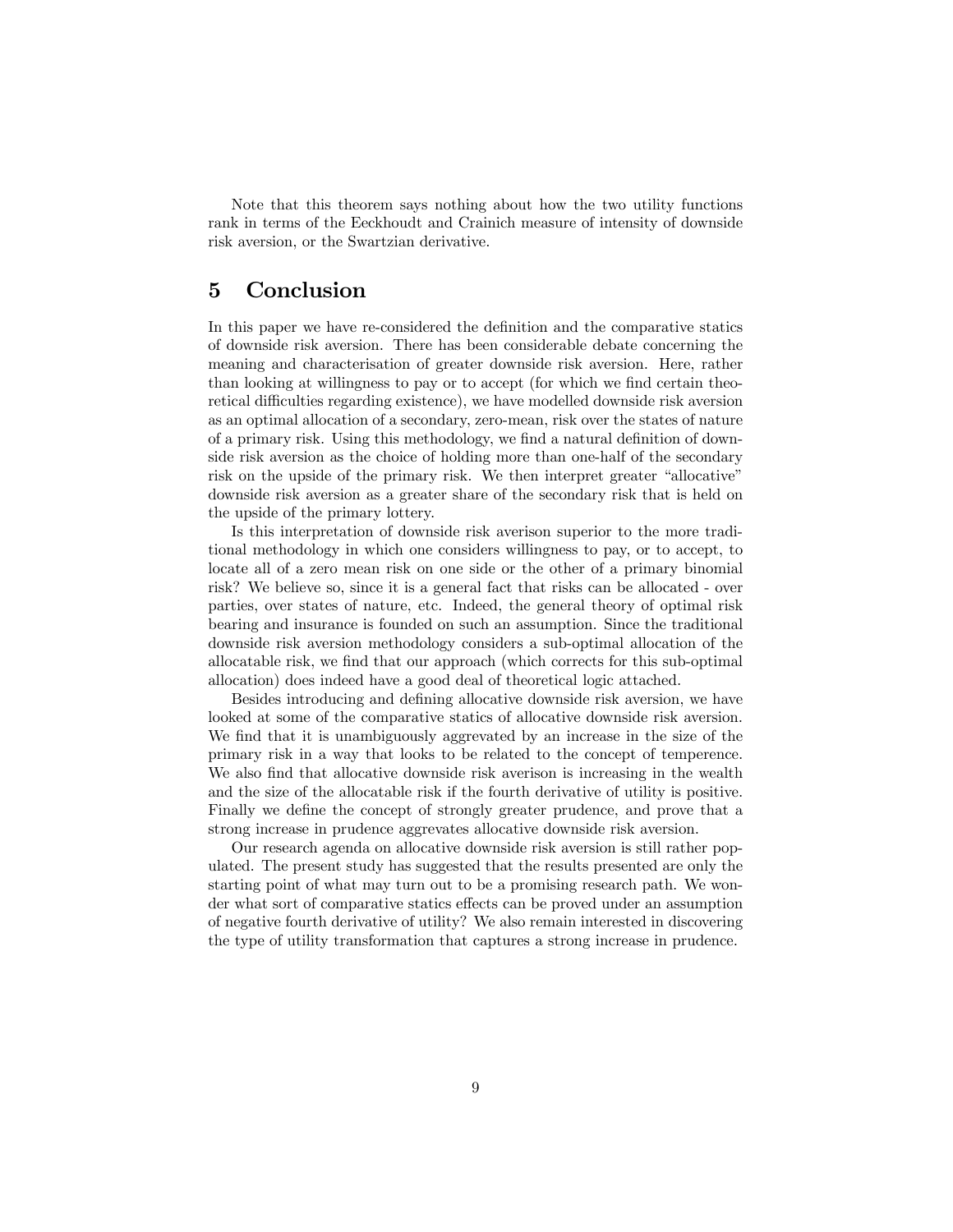## References

- [1] Crainich, D. and L. Eeckhoudt (2007), "On the Intensity of Downside Risk Aversion", Journal of Risk and Uncertainty, 36; 267-76.
- [2] Diamond, P. and J. Stiglitz (1974), "Increases in Risk and in Risk Aversion", Journal of Economic Theory, 8; 337-360.
- [3] Gollier, C. and J. Pratt (1996), "Risk Vulnerability and the Tempering Effect of Background Risk", Econometrica, 64; 1109-23.
- [4] Jindapon, P. and W. Neilson (2007), "Higher Order Generalizations of Arrow-Pratt and Ross Risk Aversion: A Comparative Statics Approach", Journal of Economic Theory, 136; 719-28.
- [5] Kimball, M. (1990), "Precautionary Saving in the Small and in the Large", Econometrica, 58; 53-73.
- [6] Keenan, D. and A. Snow (2002), "Greater Downside Risk Aversion", Journal of Risk and Uncertainty, 24; 267-77.
- [7] Keenan, D. and A. Snow (2009a), "Greater Downside Risk Aversion in the Large", Journal of Economic Theory, 144; 1092-1101.
- [8] Keenan, D. and A. Snow (2009b), "The Schwartzian Derivative as a Ranking of Downside Risk Aversion", working paper, University of Georgia.
- [9] Menezes, C., C. Geiss and J. Tressler (1980), "Increasing Downside Risk", American Economic Review, 70; 921-32.
- [10] Modica, S. and M. Scarsini (2005), "A Note on Comparative Downside Risk Aversion", Journal of Economic Theory, 122; 267-71.

## Appendix 1

Define

$$
U(\lambda) = \frac{1}{2}Eu(w + x_1 + \lambda \widetilde{y}) + \frac{1}{2}Eu(w - x_2 + (1 - \lambda)\widetilde{y})
$$
  
= 
$$
\frac{1}{2}[Eu(w + x_1 + \lambda \widetilde{y}) + Eu(w - x_2 + (1 - \lambda)\widetilde{y})]
$$

We want to show that if marginal utility,  $u'$ , is convex, then  $U(0) < U(1)$ . We have

$$
2U(0) = Eu(w + x1) + Eu(w - x2 + \tilde{y}) = u(w + x1) + Eu(w - x2 + \tilde{y})
$$
  

$$
2U(1) = Eu(w + x1 + \tilde{y}) + Eu(w - x2) = Eu(w + x1 + \tilde{y}) + u(w - x2)
$$

Thus we need to show that

 $u(w + x_1) + Eu(w - x_2 + \tilde{y}) < Eu(w + x_1 + \tilde{y}) + u(w - x_2)$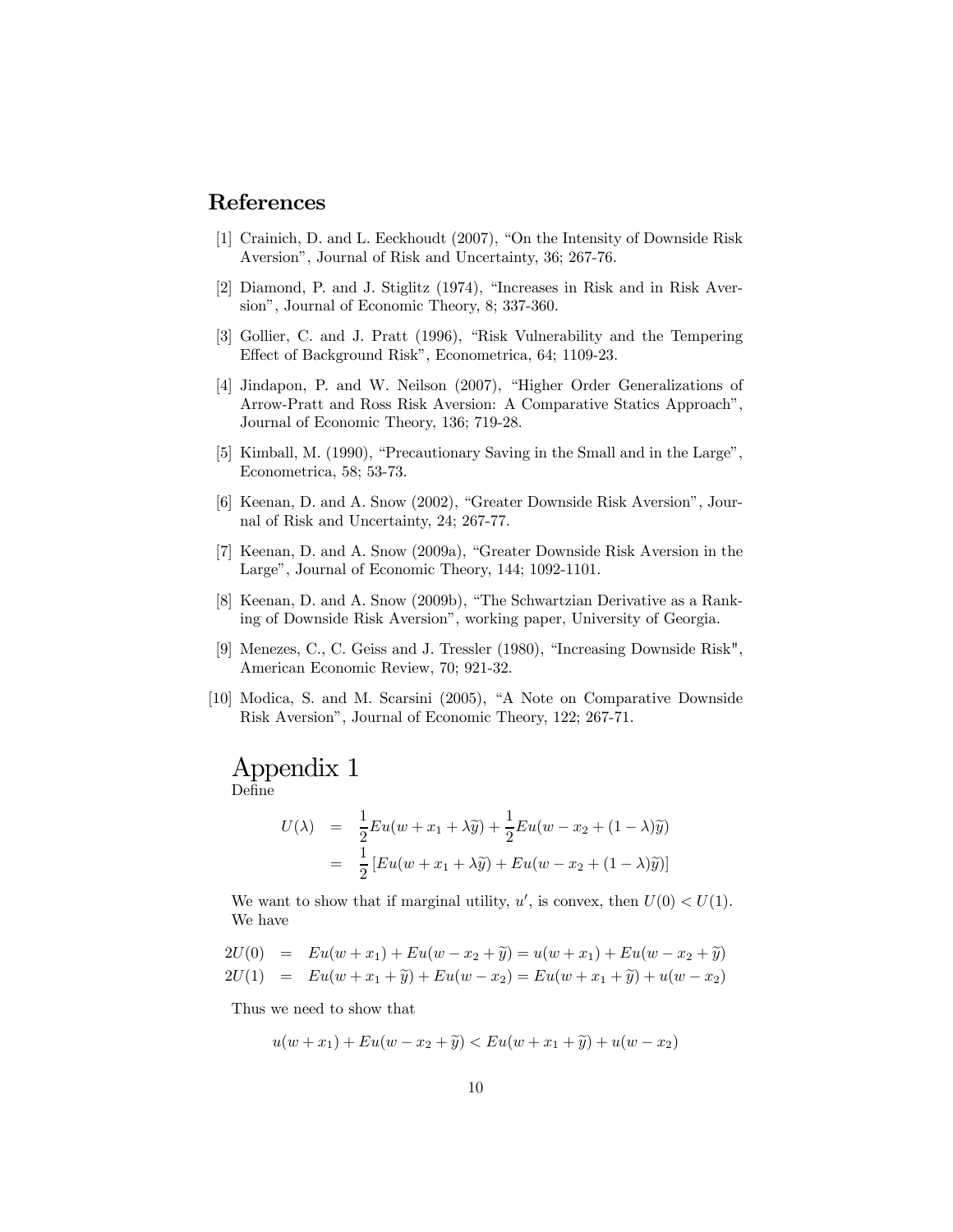This re-orders to

$$
Eu(w - x_2 + \tilde{y}) - u(w - x_2) < Eu(w + x_1 + \tilde{y}) - u(w + x_1)
$$

or

$$
Eu(w_2 + \widetilde{y}) - u(w_2) < Eu(w_1 + \widetilde{y}) - u(w_1)
$$

where  $w_1 = w + x_1$  and  $w_2 = w - x_2$ , so that  $w_1 > w_2$ .

Now, define  $J(w) \equiv Eu(w + \tilde{y}) - u(w)$ . What we need to show is that  $J(w_1) > J(w_2)$ . The slope of J is  $J'(w) = Eu'(w + \tilde{y}) - u'(w)$ . Now, if u' is convex, then we know that  $Eu'(w + \tilde{y}) > u'(w + E\tilde{y})$ . Since, for the case at hand, we have  $E\widetilde{y} = 0$ , this now reads  $Eu'(w + \widetilde{y}) > u'(w)$ . However, this says that the function  $J(w)$  is increasing, and so  $J(w_1) > J(w_2)$  as required.

### Appendix 2

In order to prove the result it is useful to re-write the problem in terms of the density and distribution of the secondary risk. Concretely, the marginal utility of  $\lambda$  was given above as:

$$
U'(\lambda) = \frac{1}{2}Eu'(w + x_1 + \lambda \tilde{y})\tilde{y} - \frac{1}{2}Eu'(w - x_2 + (1 - \lambda)\tilde{y})\tilde{y}
$$

However, assuming that the density corresponding to  $\tilde{y}$  is  $f(y)$ , and that this variable is defined on support  $(a, b)$ , then we get

$$
U'(\lambda) = \frac{1}{2} \int_a^b u'(w + x_1 + \lambda y) y f(y) dy - \frac{1}{2} \int_a^b u'(w - x_2 + (1 - \lambda)y) y f(y) dy
$$

Integrating by parts, this becomes

$$
U'(\lambda) = -\frac{1}{2} \int_a^b \lambda u''(w+x_1+\lambda y) H(y) dy + \frac{1}{2} \int_a^b (1-\lambda) u''(w-x_2+(1-\lambda)y) H(y) dy
$$
\n(3)

where  $H(y) = \int_a^y s f(s) ds$ . Note that: 1)  $H(a) = H(b) = 0;$  2)  $H'(y) = y f(y),$ and so  $H'(y) < 0$  if  $y < 0$ , and  $H'(y) > 0$  if  $y > 0$ ; 3) therefore it follows that  $H(y) < 0$  for  $y \in (a, b)$ .

Now, in order to consider how a change in the utility function  $u(x)$  affects the value of  $\lambda^*$ , we assume that utility depnds upon a shift variable  $\alpha$ . That is, we now assume that, when wealth is z, rather than  $u(z)$  utility is  $u(\alpha, z)$ . In this way a value of  $\alpha$  defines a family, or class, of utility functions (see Diamond and Stiglitz 197?). Given this, we now get  $\lambda = \lambda^*(\alpha)$ , and we can consider how a change in  $\alpha$  affects the optimal solution.

Using standard notation for derivatives, the optimal solution  $\lambda^*(\alpha)$  is the solution to:

$$
\int_a^b u_x(\alpha, w + x_1 + \lambda y) y f(y) dy - \int_a^b u_x(\alpha, w - x_2 + (1 - \lambda)y) y f(y) dy = 0
$$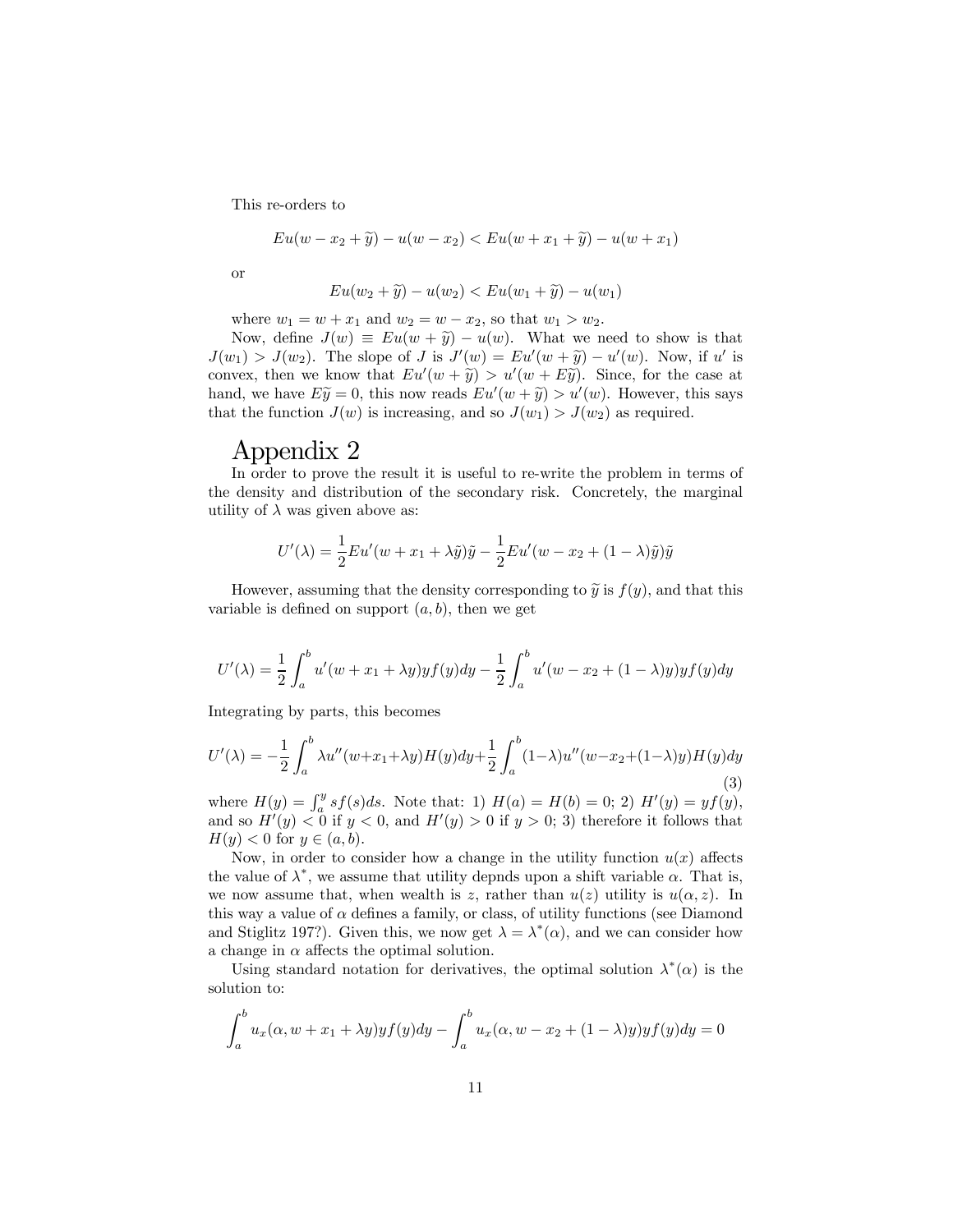Taking the derivative with respect to  $\alpha$  gives:

$$
\int_{a}^{b} u_{\alpha x}(\alpha, w + x_1 + \lambda y) y f(y) dy + \int_{a}^{b} u_{xx}(\alpha, w + x_1 + \lambda y) \lambda_{\alpha} y^2 f(y) dy -
$$

$$
- \int_{a}^{b} u_{\alpha x}(\alpha, w - x_2 + (1 - \lambda) y) y f(y) dy +
$$

$$
+ \int_{a}^{b} u_{xx}(\alpha, w - x_2 + (1 - \lambda) y) \lambda_{\alpha} y^2 f(y) dy = 0
$$

Solving for  $\lambda_{\alpha} = \frac{\partial \lambda^*}{\partial \alpha}$  we find that:

$$
\frac{\partial \lambda^*}{\partial \alpha} = -\frac{\int_a^b u_{\alpha x}(\alpha, w + x_1 + \lambda y)y f(y) dy - \int_a^b u_{\alpha x}(\alpha, w - x_2 + (1 - \lambda)y)y f(y) dy}{\int_a^b u_{xx}(\alpha, w + x_1 + \lambda y)y^2 f(y) dy + \int_a^b u_{xx}(\alpha, w - x_2 + (1 - \lambda)y)y^2 f(y) dy}
$$

the denominator of which satisfies:

$$
D_2(\alpha, \lambda) = \int_a^b [u_{xx}(\alpha, w + x_1 + \lambda y) + u_{xx}(\alpha, w - x_2 + (1 - \lambda)y)]y^2 f(y) dy < 0
$$

Thus, the sign of  $\frac{\partial \lambda^*}{\partial \alpha}$  is the same as the sign of:

$$
D_1(\alpha, \lambda) = \int_a^b [u_{\alpha x}(\alpha, w + x_1 + \lambda y) - u_{\alpha x}(\alpha, w - x_2 + (1 - \lambda)y)]y f(y) dy =
$$
  
= 
$$
- \int_a^b [\lambda u_{\alpha x x}(\alpha, w + x_1 + \lambda y) -
$$

$$
- (1 - \lambda)u_{\alpha x x}(\alpha, w - x_2 + (1 - \lambda)y)]H(y) dy
$$

where the second line is found by deriving by parts. Now, using the second expression for  $D_1(\alpha, \lambda)$  we get (recall that  $H(y) < 0$ , and of course  $w + x_1 + \frac{1}{2}y >$  $w - x_2 + \frac{1}{2}y$  for all y):

$$
D_1(\alpha, \frac{1}{2}) = -\frac{1}{2} \int_a^b [u_{\alpha xx}(\alpha, w + x_1 + \frac{1}{2}y) - u_{\alpha xx}(\alpha, w - x_2 + \frac{1}{2}y)]H(y)dy \ge 0
$$
  
*if*  $u_{\alpha xx} \ge 0$ .

And using the first expression for  $D_1(\alpha, \lambda)$  we get:

$$
\frac{\partial}{\partial \lambda} D_1(\alpha, \lambda) = \int_a^b [u_{\alpha xx}(\alpha, w + x_1 + \lambda y) + u_{\alpha xx}(\alpha, w - x_2 + (1 - \lambda)y)]y^2 f(y) dy \ge 0
$$
  
if  $u_{\alpha xx} \ge 0$ .

Therefore, if  $u_{\alpha xx} \geq 0$  (a family of utility with  $u_{xx}$  non-decreasing in  $\alpha$ ) and  $u_{\alpha xx} \geq 0$  (a family of utility with  $u_{xxx}$  non-decreasing in  $\alpha$ ) it turns out that  $D_1(\alpha, \lambda)$  is non-decreasing in  $\lambda$ . And since  $D_1(\alpha, \frac{1}{2}) \geq 0$ , it must hold that  $D_1(\alpha, \lambda) \geq 0$  for all  $\lambda > \frac{1}{2}$ . In particular, if at least one of the inequalities